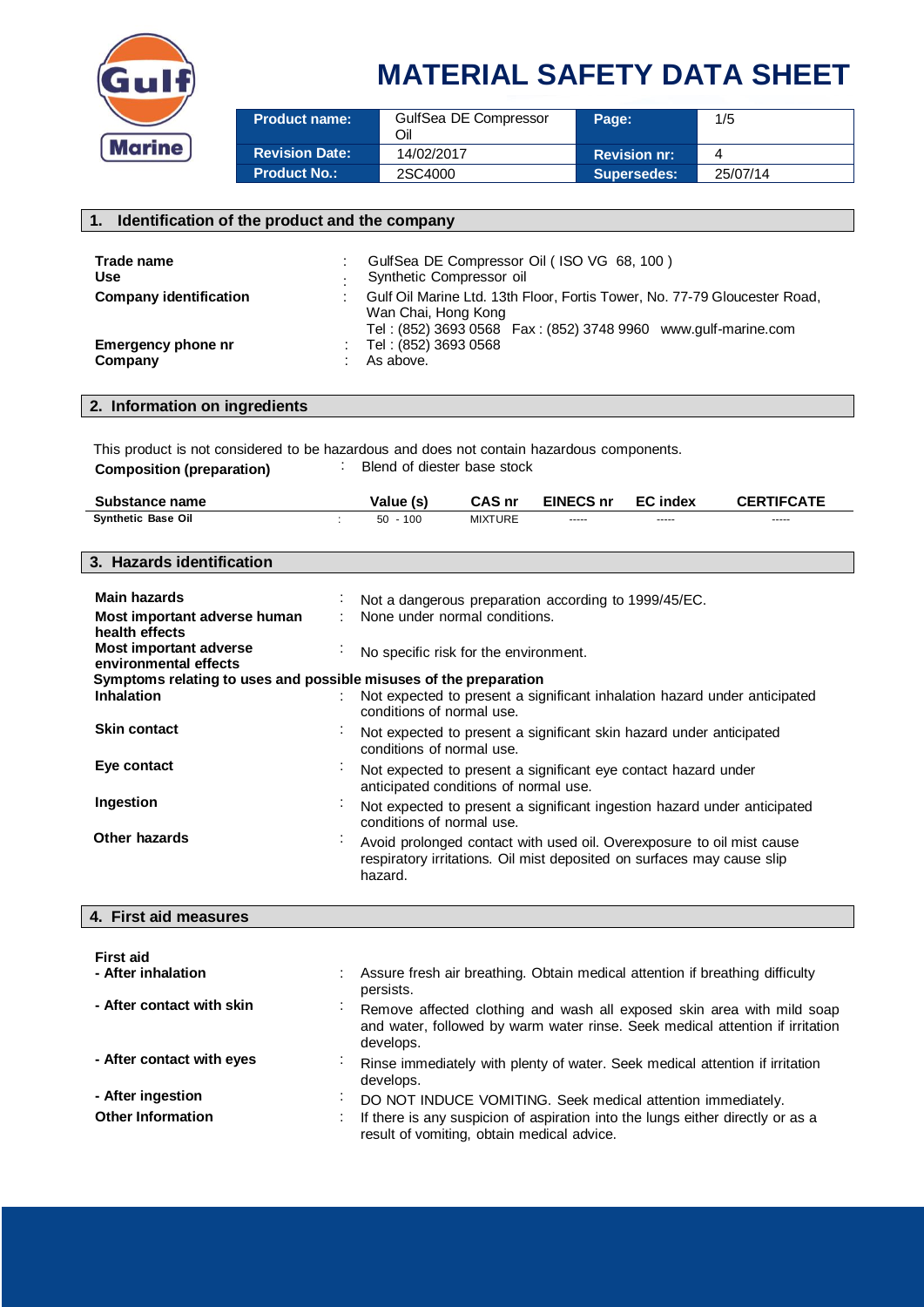

| <b>Product name:</b>  | GulfSea DE Compressor<br>Эil | Page:               | 2/5      |
|-----------------------|------------------------------|---------------------|----------|
| <b>Revision Date:</b> | 14/02/2017                   | <b>Revision nr:</b> |          |
| <b>Product No.:</b>   | 2SC4000                      | Supersedes:         | 25/07/14 |

### **5. Fire - fighting measures Extinguishing media Suitable extinguishers** : Water fog. Carbon dioxide. Dry chemical. Foam. Sand. **Extinguishers not to be used** : Do not use a heavy water stream.<br> **Special exposure hazards** : None under normal conditions. See None under normal conditions. See also hazardous reactions § 10. **Surrounding fires Surrounding fires i** Use water spray or fog for cooling exposed containers. **Special protective equipment for fire- fighters** : Fire-fighters should use standard protective equipment and in enclosed spaces, self-contained breathing apparatus (SCBA). **Special procedures** : None Identified. **6. Accidental release measures Personal precautions** : Keep public away from danger area. Wear recommended personal protective equipment. Equip cleanup crew with proper protection. **Environmental precautions** : Prevent entry to sewers and public waters. Notify authorities if liquid enters sewers or public waters. **Cleaning methods** : Clean up any spills as soon as possible, using an absorbent material to collect it. Collect spills and put it into appropriated container. Use suitable disposal containers. Recover the cleaning water for disposal. Spill area may be slippery. **on soil on soil on soil May require excavation of contaminated soil. 7. Handling and storage** General **General** : No naked lights. No smoking. Keep away from sources of ignition. **Precautions in handling and storage** : Handle in accordance with good industrial hygiene and safety procedures. **Storage** Subsetsmann in the state of the container closed when not in use. Keep only in the original container in <sup>a</sup> cool, well ventilated place. Keep at temperature not exceeding 45°C. **Handling Example 20 Handling Expanding EXECUTE:** Wash hands and other exposed areas with mild soap and water before eat, drink or smoke and when leaving work.

#### **8. Exposure controls / personal protection**

Specific use(s) **Example 2** : Compressor oil.

| <b>Exposure limit values</b><br><b>Occupational Exposure controls</b> |   | According to TWA (TLV) ACGIH: 3 mg/m <sup>3</sup> for oil mist.                                                                                                                                                                                                            |
|-----------------------------------------------------------------------|---|----------------------------------------------------------------------------------------------------------------------------------------------------------------------------------------------------------------------------------------------------------------------------|
| - Respiratory protection                                              |   | No special respiratory protection equipment is recommended<br>under normal conditions of use with adequate ventilation.                                                                                                                                                    |
| - Hand protection                                                     |   | Use neoprene or rubber gloves.                                                                                                                                                                                                                                             |
| - Eye protection<br>- Skin protection                                 |   | Safety glasses.<br>No special clothing/skin protection equipment is recommended under<br>normal conditions of use.                                                                                                                                                         |
| Specific hygiene measures                                             | ٠ | Provide local exhaust or general room ventilation to minimize dust<br>and/or vapour concentrations. When using, do not eat, drink or smoke.<br>Emergency eye wash fountains and safety showers should be available<br>in the immediate vicinity of any potential exposure. |
| Environmental exposure controls                                       |   | See sections 6, 7, 12, 13.                                                                                                                                                                                                                                                 |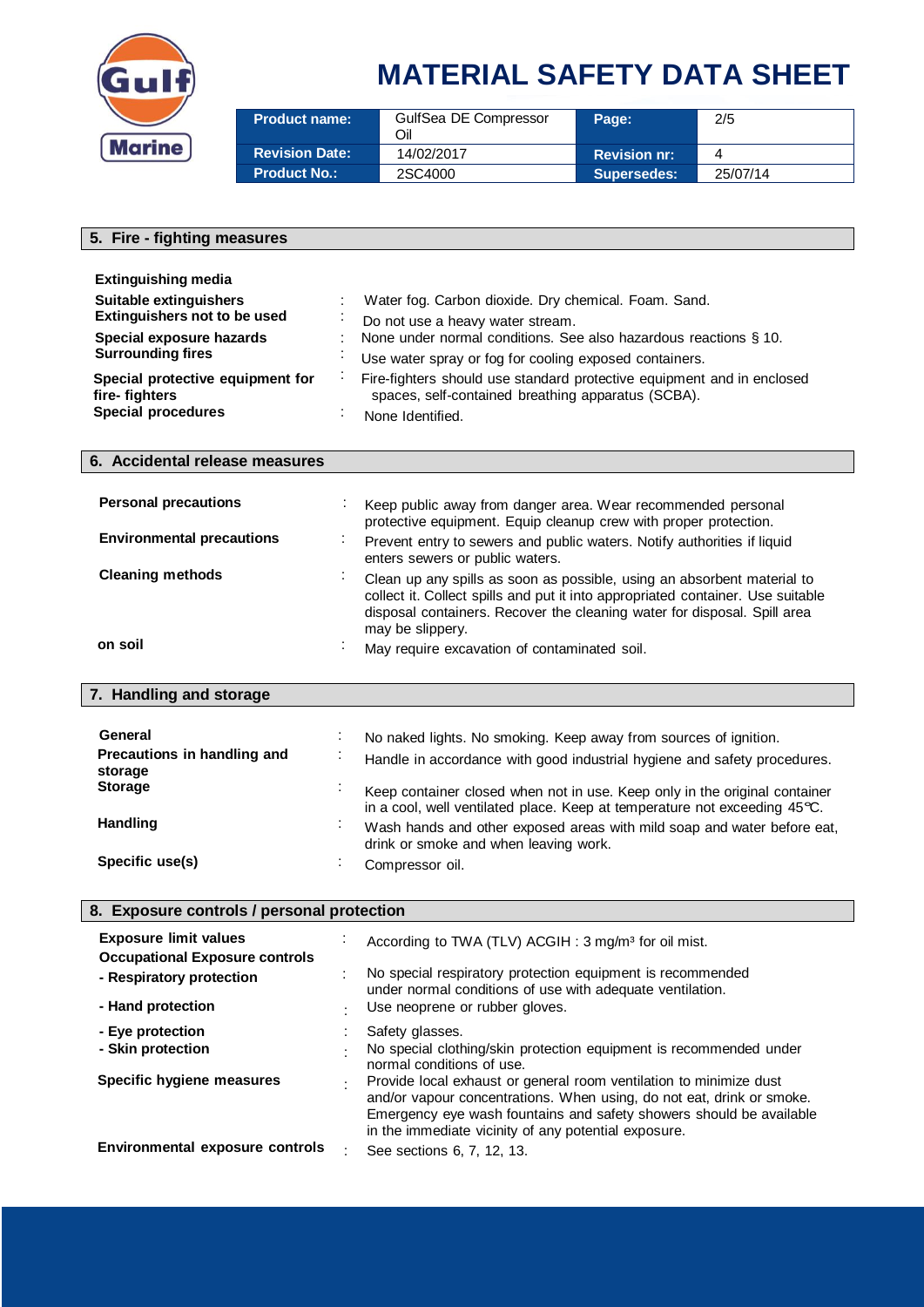

| <b>Product name:</b>  | GulfSea DE Compressor<br>Oil | Page:               | 3/5      |
|-----------------------|------------------------------|---------------------|----------|
| <b>Revision Date:</b> | 14/02/2017                   | <b>Revision nr:</b> |          |
| <b>Product No.:</b>   | 2SC4000                      | Supersedes:         | 25/07/14 |

#### **9. Physical and chemical properties**

| <b>General Information</b>                             |                         |  |
|--------------------------------------------------------|-------------------------|--|
| <b>Physical state</b>                                  | Liquid                  |  |
| Colour                                                 | Amber                   |  |
| Odour                                                  | Mild                    |  |
| Important health, safety and environmental information |                         |  |
| Pour point [°C]                                        | -48 to -40 $^{\circ}$ C |  |
| Viscosity at 40°C [mm <sup>2</sup> /s]                 | 68 to 100               |  |
| Flash point [°C] (ASTM D 92)                           | $240 - 260^{\circ}$ C   |  |
| Specific gravity                                       | 0.846 to 0.853          |  |
| Other information                                      |                         |  |
| Solubility in water                                    | No data available.      |  |

### **10. Stability and reactivity**

| Stability of the preparation                                            |        | : Stable under normal condition.                                            |
|-------------------------------------------------------------------------|--------|-----------------------------------------------------------------------------|
| <b>Hazardous reactions</b><br><b>Conditions to avoid</b>                |        | None under normal conditions<br>: Open flame. Sparks. Overheating           |
| <b>Materials to avoid</b><br><b>Hazardous decomposition</b><br>products | $\sim$ | Oxidizing agents. Strong acids, bases<br>: Carbon dioxide. Carbon monoxide. |
| <b>Hazardous Polymerization</b>                                         |        | Will not occur.                                                             |

### **11. Toxicological information**

| Routes of exposure                         | Inhalation, ingestion, skin contact, eye contact.                                                                                                                                                                                                                                  |  |  |  |
|--------------------------------------------|------------------------------------------------------------------------------------------------------------------------------------------------------------------------------------------------------------------------------------------------------------------------------------|--|--|--|
| <b>Acute toxicity</b>                      | Not expected to be toxic.                                                                                                                                                                                                                                                          |  |  |  |
| <b>Inhalation</b>                          | Practically non toxic at normal conditions of usage. May cause<br>respiratory irritation following prolonged or repeated inhalation of<br>excessive oil mist and vapours.                                                                                                          |  |  |  |
| Ingestion                                  | Practically non toxic if swallowed in small doses. Larger quantities<br>may cause nausea & diarrhoea.                                                                                                                                                                              |  |  |  |
| <b>Skin contact</b>                        | Not expected to be a primary skin irritant. Prolonged or repeated exposure<br>may lead to dermatitis.                                                                                                                                                                              |  |  |  |
| <b>Eye Contact</b><br>$\bullet$            | Repeated exposure may cause a slight irritation.                                                                                                                                                                                                                                   |  |  |  |
| <b>Sensitization</b>                       | No sensitization effects known.                                                                                                                                                                                                                                                    |  |  |  |
| Repeated dose toxicity<br>$\bullet$        | No data available.                                                                                                                                                                                                                                                                 |  |  |  |
| <b>Chronic/ other effects</b><br>$\bullet$ | Not expected to be toxic.                                                                                                                                                                                                                                                          |  |  |  |
| Carcinogenicity<br>$\blacksquare$          | No data available. The ingredients used in this preparation have not<br>been listed in the US National Toxicology Program (NTP) nor have they<br>been classified by the International Agency for Research on Cancer (<br>IARC) as carcinogenic or probably carcinogenic to humans. |  |  |  |
| <b>Mutagenicity</b><br>$\sim$              | Not expected to be a mutagenic hazard.                                                                                                                                                                                                                                             |  |  |  |
| <b>Reproductive toxicity</b>               | No data available.                                                                                                                                                                                                                                                                 |  |  |  |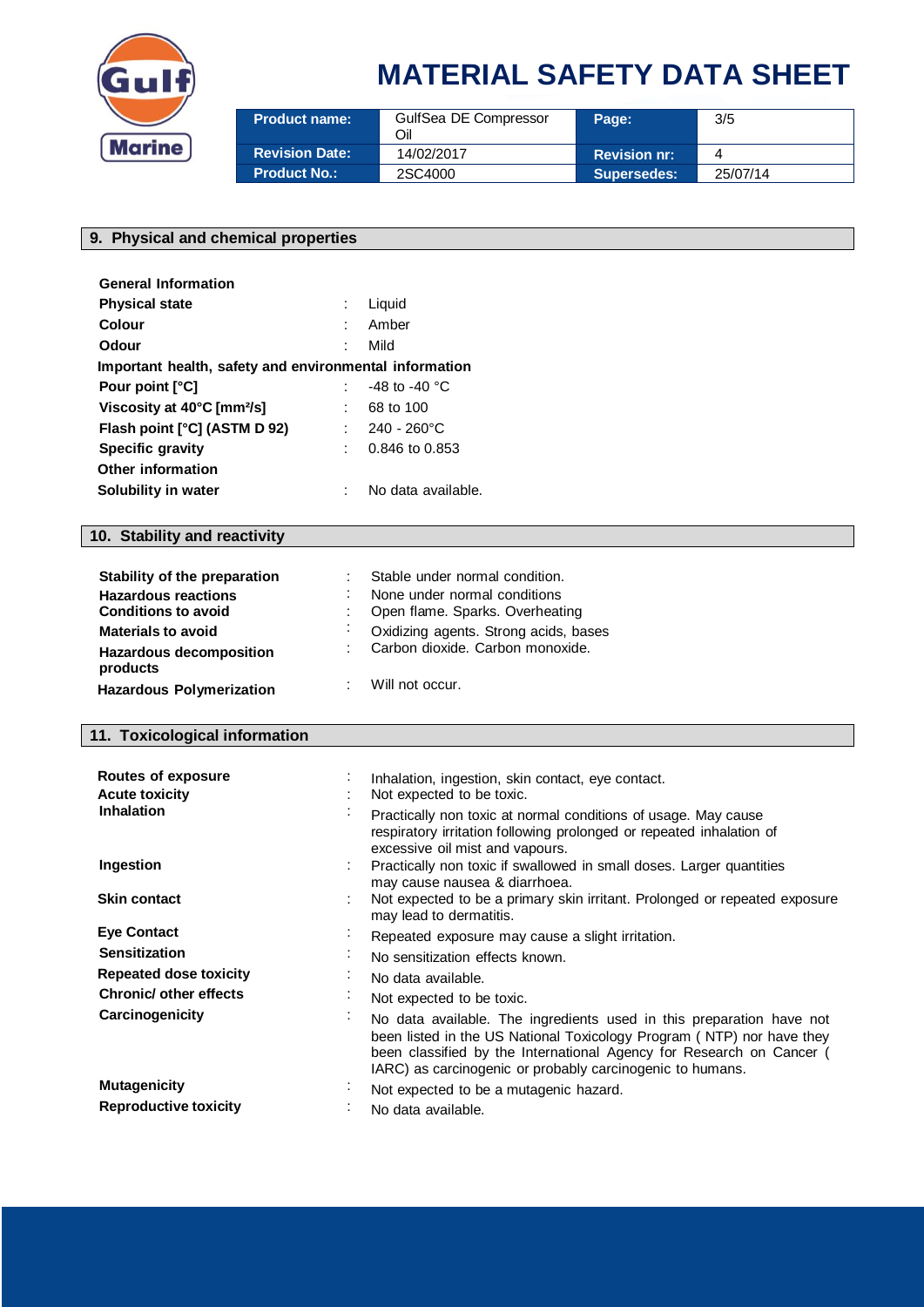

| <b>Product name:</b>  | GulfSea DE Compressor<br>Oil | Page:               | 4/5      |
|-----------------------|------------------------------|---------------------|----------|
| <b>Revision Date:</b> | 14/02/2017                   | <b>Revision nr:</b> | 4        |
| <b>Product No.:</b>   | 2SC4000                      | <b>Supersedes:</b>  | 25/07/14 |

#### **12. Ecological information**

| <b>Ecological effects information</b><br><b>Ecotoxicity</b>                                                                                       | $\cdot$ | Adverse effects to the environment are not expected from this product<br>Not expected to be toxic                                                |
|---------------------------------------------------------------------------------------------------------------------------------------------------|---------|--------------------------------------------------------------------------------------------------------------------------------------------------|
| <b>Mobility</b><br>Persistence and degradability<br><b>Bioaccumulative potential</b><br><b>Results of PBT assessment</b><br>Other adverse effects |         | Ground water contamination may be caused through spillages<br>Inherently Biodegradable<br>Not determined<br>No data available<br>None identified |

#### **13. Disposal considerations**

| <b>Waste Disposal</b>            | Dispose in a safe manner in accordance with local/national regulations.                                                                                                                                                                                                                         |
|----------------------------------|-------------------------------------------------------------------------------------------------------------------------------------------------------------------------------------------------------------------------------------------------------------------------------------------------|
| <b>Waste-disposal procedures</b> | See Directive 2001/118/EC.                                                                                                                                                                                                                                                                      |
| Industrial waste number (EURAL)  | 13 02 06 - Synthetic engine, gear and lubricating oils.                                                                                                                                                                                                                                         |
| Contaminated packaging           | Do not attempt to refill or clean containers without proper instructions. Do<br>not cut, pressurise, weld, braze, solder, drill, grind or expose such<br>containers to the heat, flame, sparks, static electricity or other sources of<br>ignition. They may explode and cause injury or death. |

## **14. Transport information**

| <b>General information</b>               | The product is not covered by international regulations on the transport of<br>dangerous goods (IMDG, IATA, ADR/RID). |  |
|------------------------------------------|-----------------------------------------------------------------------------------------------------------------------|--|
| UN No.<br><b>ADR/RID</b>                 | Not regulated.<br>Not regulated.                                                                                      |  |
| <b>IMO-IMDG</b> code<br><b>ICAO/IATA</b> | Not regulated.<br>Not regulated.                                                                                      |  |

### **15. Regulatory information**

| <b>EC Labelling</b><br>Symbol(s)<br>R Phrase(s)  |                | Not classified.<br>None.<br>None.                                                                                                            |
|--------------------------------------------------|----------------|----------------------------------------------------------------------------------------------------------------------------------------------|
| S Phrase(s)                                      |                | None.                                                                                                                                        |
| <b>Special Labelling</b>                         |                | Material Safety Data Sheet available for professional users on request.                                                                      |
| <b>Regul./ EINECS</b>                            | $\cdot$        | All components are in compliance with the EC Seventh amendment<br>Directive 92/32/ FFC                                                       |
| Canada                                           | $\cdot$        | In compliance (DSL)                                                                                                                          |
| <b>SARA – USA</b>                                | ٠              | Section 311 and 312 hazards classification(s): None                                                                                          |
| <b>US Toxic Substances Control Act</b><br>- TSCA |                | In compliance                                                                                                                                |
| <b>Australian Inventory of Chemical</b>          | ÷              | In compliance                                                                                                                                |
| <b>Substances (AICS)</b>                         |                |                                                                                                                                              |
| <b>WHMIS (Canada)</b>                            |                | Not classified. Not listed on the Canadian Controlled Product Ingredient<br>Disclosure and is compliant with Controlled Products Regulation. |
| OSHA hazardous chemical(s)                       | $\blacksquare$ | Not classified as hazardous in accordance with OSHA 29 CFR 1910.1200.                                                                        |